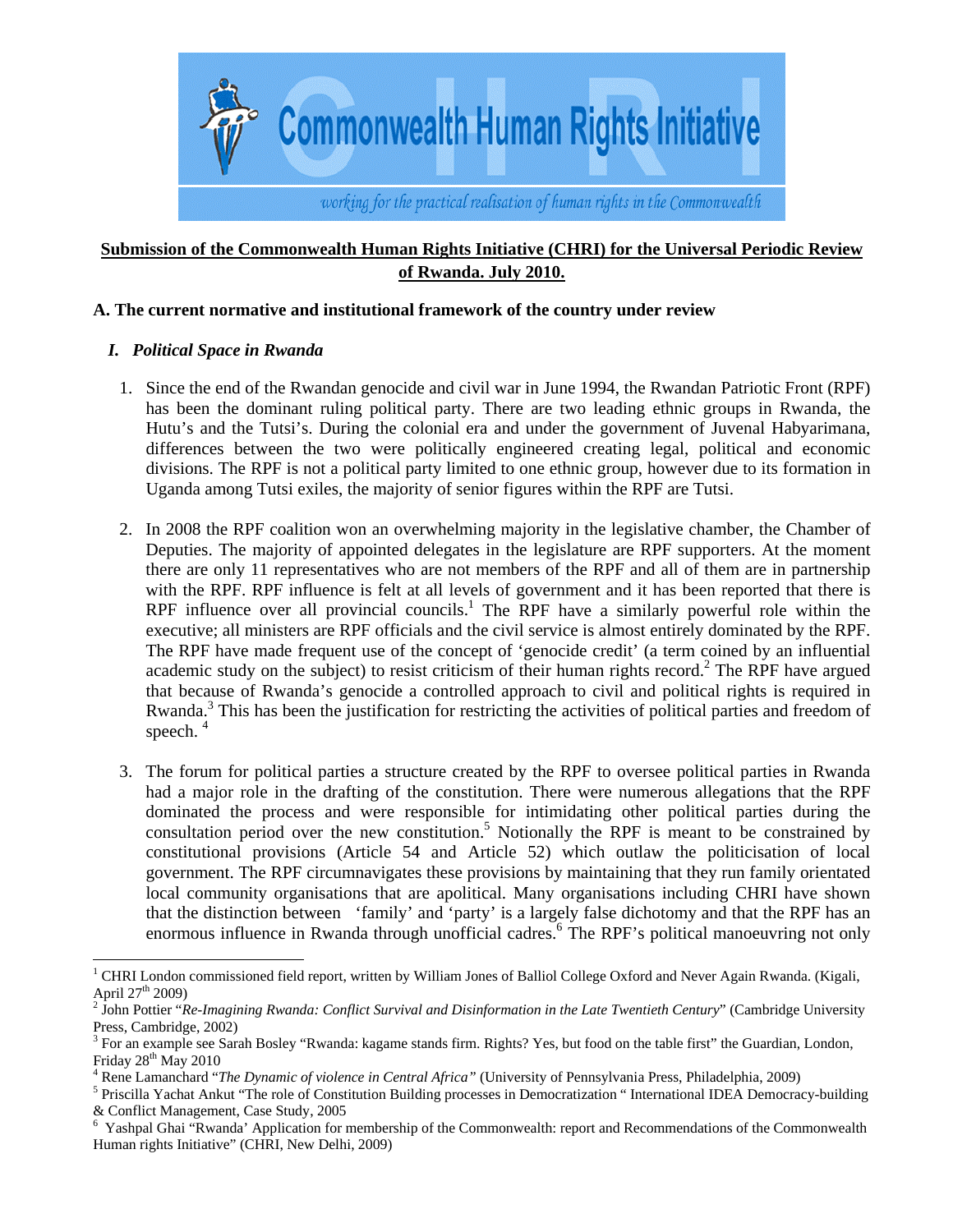constricts political space but also impedes the maintenance and defence of human rights within Rwanda. Close to the deadline for making this submission we have received media reports of RPF political opponents and opposition election (August 2010 Presidential election) campaigners being allegedly intimidated and harassed by Rwandan authorities.

### **(a) Freedom of Speech**

- 4. Prior to the genocide free speech was a highly limited right within the Rwandan Constitutional system. The 1991 Constitution only partially recognised free speech. During the Genocide the media especially the government controlled radio was instrumental in inciting racial hatred and coordinating attacks. Rwanda has acceded to the ICCPR and restates its provisions within its 2003 constitution. However, the 2003 Constitution subjects the right to free speech to one of the most extensive restrictions in the world. These restrictions along with a weak civil society and indigenous independent media have led to a weak culture of free speech within Rwanda.
- 5. Article 34 of the 2003 constitution guarantees "freedom of the press and freedom of information" but limits the exercise of freedom of speech in accordance with 'the law'. This means that freedom of speech must be interpreted in line with other laws, such as the laws that promote racial harmony and ban genocide ideology. This effectively makes freedom of speech a heavily qualified right, subject to a significant degree of interpretation by the government. The section also states that the exercise of freedom of speech must not "prejudice public order and good morals". Following Law No 18/2002 of 11 May 2002 operation of the press is subject to regulation by the High Media Council (see (iv) below).
- 6. The following in particular continue posed a significant and serious threat to freedom of speech in Rwanda.

# *(i) Divisionism Negationism and Trivialisation*

- *7.* Article 13 of the 2003 Constitution prohibits Divisionism, Negationism and Trivialisation but does not specify the substantive legal tests for such offences. These laws completely prohibit the exercise of speech in certain areas and there are few defences available to the accused. Rwandan Judges, when interviewed about these laws have failed to distinguish between the three offences, and in practice the three offences are often used interchangeably.<sup>7</sup>
- 8. These laws are often used against civil society groups and political parties. In November 2004, the Minister of Justice refused to grant legal status to the Community of Indigenous Peoples of Rwanda (*Communauté autochtones rwandais* - CAURWA) on the basis that advocacy on behalf of the Batwa minority population, promoted divisionism. In 2004 a parliamentary commission made accusations of divisionism and called for the disbandment of the Rwandan League for the Protection of Human Rights in Rwanda (*Ligue rwandaise pour la promotion et la defense des Droits de l'Homme*, LIPRODHOR) whose leadership fled the country. A new leadership has been subsequently appointed which contains members who are described as being more "RPF friendly".

# *(ii)One Truth Ideology<sup>8</sup>*

9. In practice it has been noted that disagreement or divergence from the RPF's 'one truth' ideology has been sufficient to engage Divisionism laws and their provisions.<sup>9</sup> This is not official law but RPF

 $\overline{a}$ <sup>7</sup> Human Rights Watch " Law and Reality: Progress in Judicial Reform in Rwanda" Human Rights Watch, July 2008

<sup>&</sup>lt;sup>8</sup> One truth refers to the following contentions: 1. The Catholic Church assisted the colonial administration in introducing divisions amongst the Rwandan people and aided the perpetrators of genocide. 2. Hutu political leaders organized genocide of a Tutsi minority. The Hutu leaders bear sole responsibility. 3. The Rwandan Patriotic Army (RPA) authorities and soldiers were not responsible for the genocide or any crimes relating to the genocide. Any instance of RPF killing was collateral damage.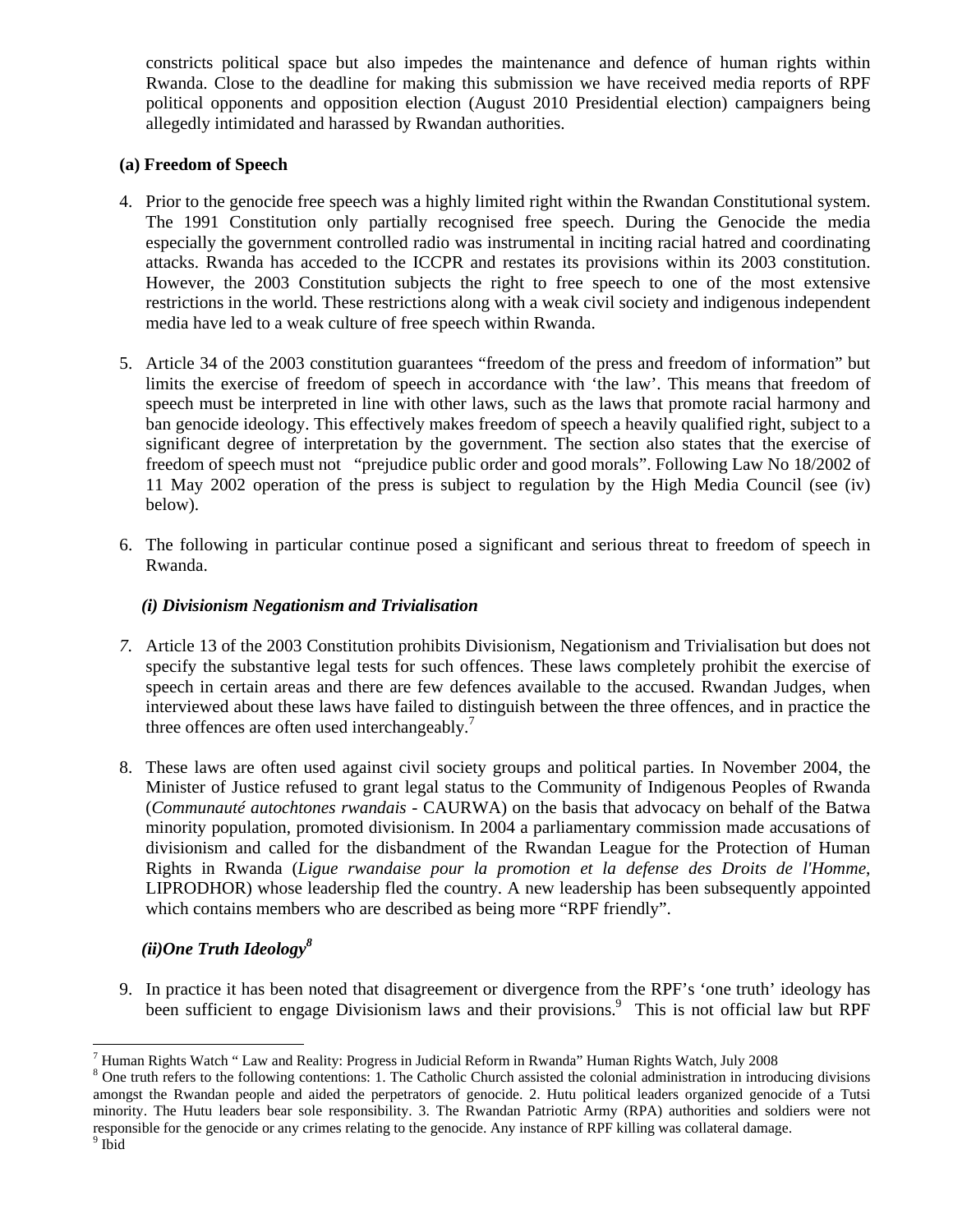ideology. The division between the two however is often heavily blurred. At the time of the 2003 Presidential election the RPF accused the Liberal party of "Divisionism" when they were criticising the RPF. In practice the 'one truth ideology' has been used in conjunction with charges under Article 13, giving this whole area of law a distinctly political context.

#### *(iii) 2008 Genocide Ideology laws*

- 10. This was passed as a way of further operationalising the constitutional provisions described above in paragraph 7. The concept of genocide ideology, was referred to by the relatively new term in Kinyarwanda "Ibengabyitekerezo bya jenocide," meaning literally the ideas that lead to genocide. These laws are more ideological in their content than Article 13 - and the actual legislation of the 2008 Genocide ideology law goes much further than simply prohibiting discriminatory practice.
- 11. Article 2 of the 2008 law defines Genocide Ideology as an "an aggregate of thoughts" defined by speeches and conduct aimed at promoting or inciting genocide or extermination. Article 3 includes terms such as "mocking", 'laughing' and 'boasting' in relation to genocide victims as being an element of the crime of genocide ideology. These terms are open to a wide degree of interpretation which has the potential to be politicised and abusive. There have been several incidents of abusive interpretation, most notably in 2009 when the BBC's local language radio service was suspended when it scheduled the broadcast of a debate questioning President Kagame's idea that the Hutu population should stage a mass apology for the genocide.<sup>10</sup> A noted international human rights organisation in its analysis of the 2008 Act, has argued that the law is incompatible with other areas of international law in relation to incitement to genocide.<sup>11</sup>

# *(iv)The High Media Council*

- *12.* The High Media Council is a semi autonomous body which is intended to operate at arm's length to the executive under the terms of Chapter III Law No. 18/2002 of 11/05/2002. It is empowered to advise on the suspension and censorship of publications. Its autonomy is highly questionable and the office of the President has the ability to issue orders to interfere in its running. It is also largely composed of RPF members and sympathisers.
- 13. The RPF have repeatedly argued that the legal regime restricting freedom of speech in Rwanda is analogous to European holocaust denial law. This is not the case for a number of reasons and this argument is often made in a political, not a legal context. Firstly holocaust denial laws are tightly defined and do not have any normative ideological content. Secondly holocaust denial laws are required to be proportionate in response and contextual in application. Rwandan laws fulfil neither of these criteria.

#### **(b) Judicial Framework**

- 14. There have been a number of concerns raised about the competence and levels of training that judges receive at all levels of the judiciary. Political interference with the judiciary has been observed especially in connection to trials of political interest and in cases of those accused of "Divisionism". The cabinet has unconstitutionally intervened with judicial appointments and judges have acknowledged that loyalty to the RPF is important in selection for office.<sup>12</sup>
- 15. Gacaca Courts are community courts situated within a system set up under Organic Law no. 33/2001 of 22 June 2001 and Organic Law no. 16/2004 of 19 June 2004. They were designed to deal with

 $\overline{a}$ 

 $10$  Media Institute/IFEX Alert, "Government suspends BBC radio service for 'unacceptable speech' in programme on genocide", 29 April 2009;available at: http://www.ifex.org/rwanda/2009/04/29/government\_suspends\_bbc\_radio\_service/.<br><sup>11</sup> Article 19 " Comment on the Law Relating to the Punishment of the Crime of Genocide Ideology of Rwanda" Article 19

London, 2009

<sup>&</sup>lt;sup>12</sup> Human Rights Watch " Law and Reality: Progress in Judicial Reform in Rwanda" Human Rights Watch, July 2008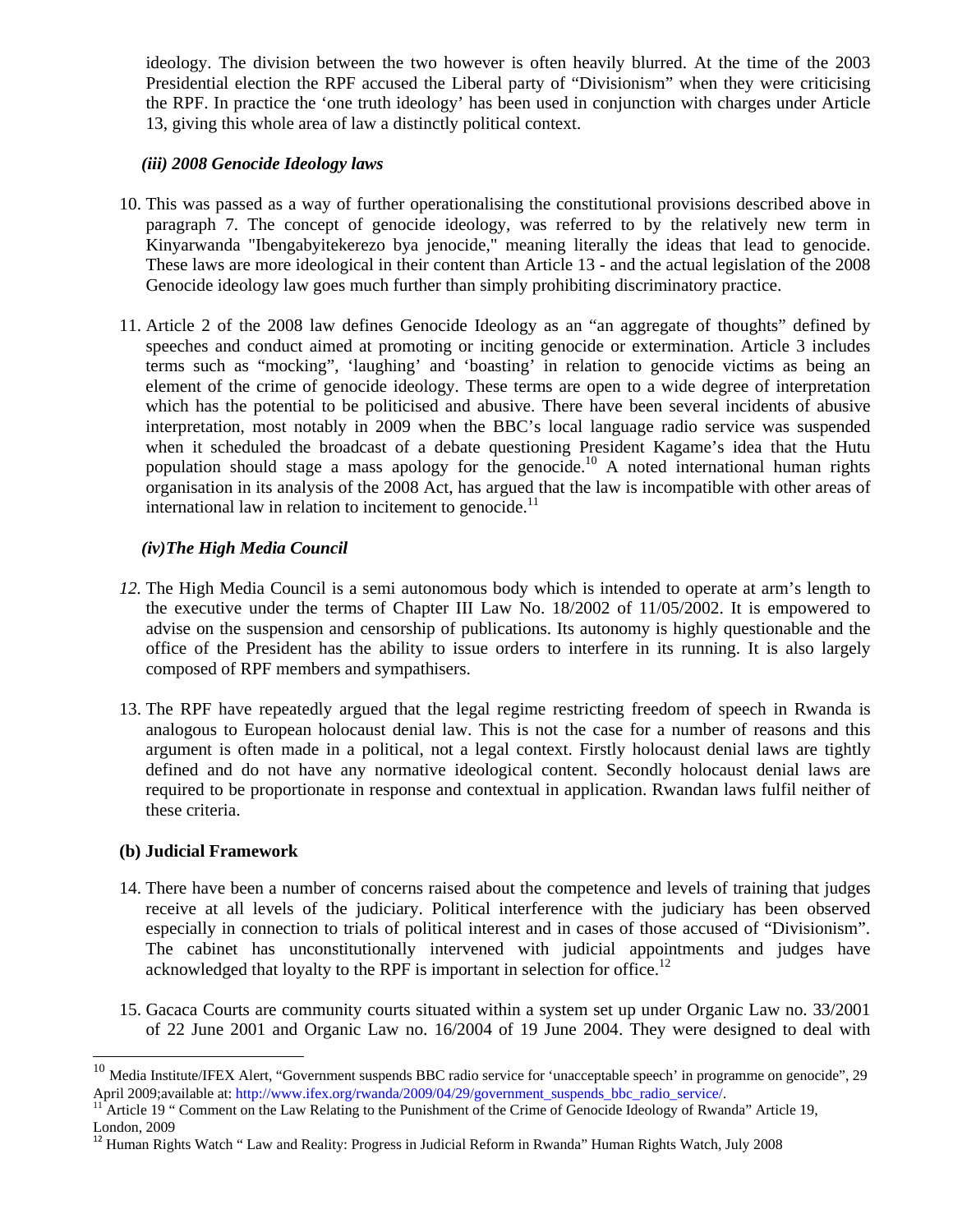lower level genocide cases and have judges elected from the local population. They have handled the majority of Genocide cases to date. The following are some serious concerns on the Gacaca courts.

# *(i)Denial of access to counsel*

16. Individuals who go before the Gacaca courts are not permitted access to lawyers under Article 14 of the of the 2004 Gacaca law. This is in violation of Article 19 of the Rwandan Constitution, Article 7(1)c of the African Charter of Human and Peoples Rights and Article 14(3)d of the ICCPR. It has been well documented that the Gacaca courts have the ability to alter an individual's legal and social status and they are not, 'community owned tribunals' that are to be kept outside the purview of international human rights standards.<sup>13</sup>. Moreover penalties they can enforce and the resources of the state are fully behind the operation of the Gacaca courts.

# *(ii)Evidentiary Standards*

17. There are no formal limits, guidelines, standards, rules or laws of evidence, evidentiary procedure or witness testimony before the Gacaca courts. The process of evidence gathering often relies on hearsay or other incomplete evidence and there are few opportunities for the accused to test the evidence against them.<sup>14</sup> Until 2008 RPF officials played a significant role in evidence gathering. Individuals cannot dispute the substance or procedure of the charge. This violates Article 19 of the Rwandan Constitution, Article 7(1) (a) and (d) of the African Charter of Human and Peoples Rights and Article 14 (1) and (3) of the ICCPR.

### *(iii)Politicisation of Justice*

 $\overline{a}$ 

18. Under Article 15 of Organic Law no. 16/2004 of 19 June 2004 the RPF were empowered to provide logistical assistance to the conduct of the courts. The RPF also were to encourage members of the population to provide monitoring and enforcement.

### **B. Implementation and efficiency of the normative framework for the promotion and protection of human rights**

#### **(a) The August 2010 Presidential Election**

- 19. The capacity of opposition parties to run in these elections has been greatly hampered by mixture of unfair electoral practices and legislation that gives control of the process to RPF officials. The following is of particular concern:
- 20. Organic law n° 19/2007 of 04/05/2007 gives control of the registration of political parties to the Minister of Local government. The terms of registration have a large number of detailed procedural requirements and those failing to comply cannot enjoy freedom of association as a political party. The Minster of Local Government has said that by his interpretation of the law unregistered political parties are illegal.
- 21. The Permanent Consultative Council of Opposition Parties is not officially recognised as a body. There is currently only one opposition party registered for the August 2010 elections the Parti Social Imberakuri whose leader Bernard Ntaganda is the party's candidate for President and they have complained that they have been subject to a significant amount harassment intimidation and threats of violence.

<sup>&</sup>lt;sup>13</sup> P Clark "The Rules (And Politics) of Engagement: The Gacaca Courts and Post-Genocide Justice, Healing and Reconciliation in *Rwanda"* from *"After Genocide: Transitional Justice, Post- Conflict Reconstruction and Reconciliation in Rwanda and Beyond"* Eds P Clark and ZD Kaufman Hurst and Company, London (2008)

<sup>&</sup>lt;sup>14</sup> Lars Waldorf "Mass justice for mass atrocity: rethinking local justice as transitional justice" Temple Law Review Vol. 79 No.1 (Spring 2006) : 1-88